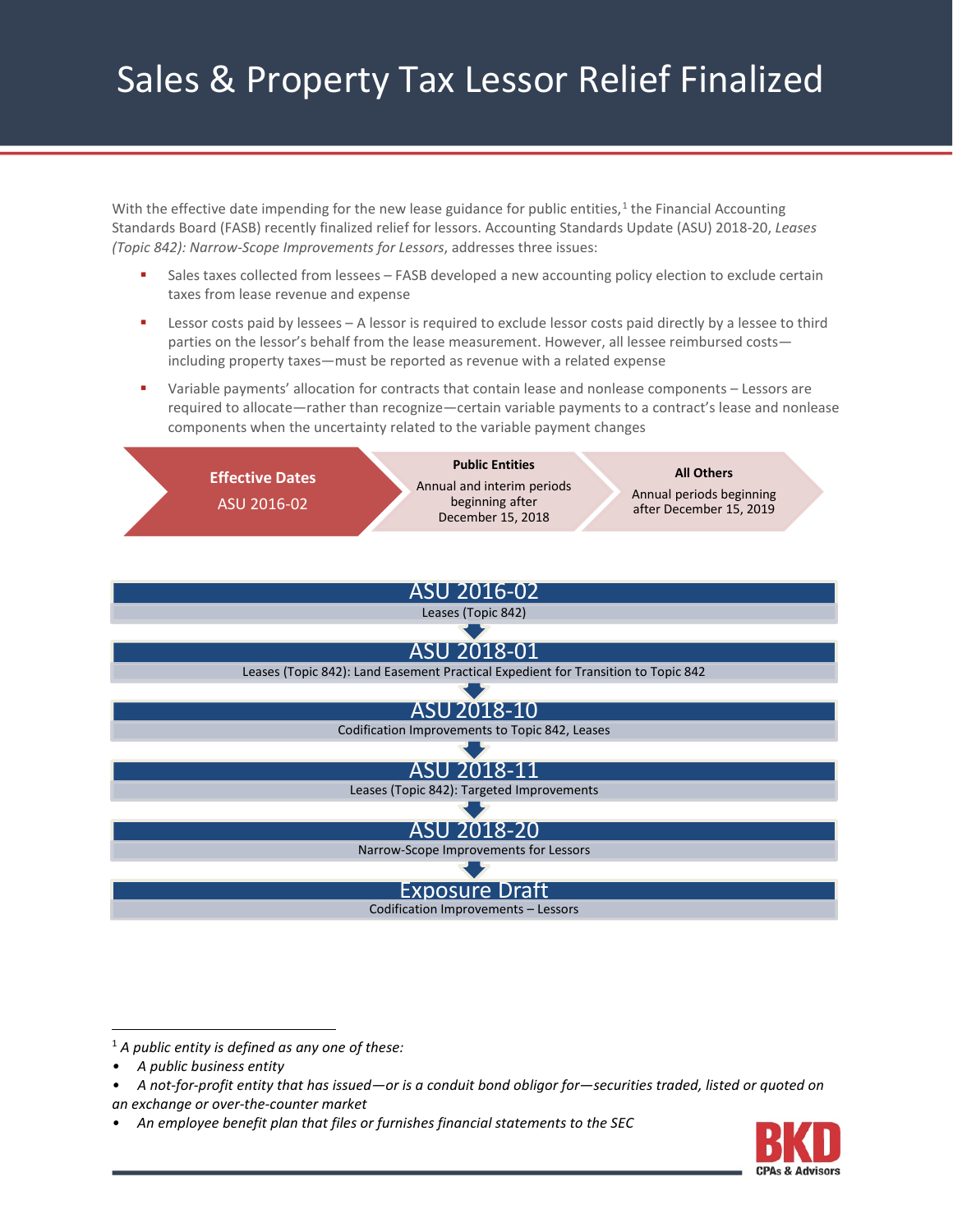## Sales Taxes Collected from Lessees

Currently, Accounting Standards Codification (ASC) 842 requires lessors to analyze taxes on a jurisdiction-byjurisdiction basis to determine whether those taxes are the primary obligation of the lessor as owner of the lease's underlying asset or whether those taxes are collected by the lessor on behalf of third parties. When a tax is collected from a lessee on behalf of third parties, *i.e.*, lessor is acting as an agent, a lessor would exclude that amount from lease revenue. When the lessor is primarily obligated for payment of the tax, the lessor would include that amount gross—as a revenue and an expense.

Analyzing various taxes in multiple jurisdictions to determine net or gross presentation would be costly and complex. This ASU provides an accounting policy election for lessors similar to one in ASC 606. If elected, a lessor would exclude certain taxes from the contract's consideration and variable payments not included in the contract's consideration. To be excluded, the taxes must be assessed by a governmental authority and be both imposed on and concurrent with a specific lease revenue-producing transaction and collected by the lessor from a lessee, *e.g.*, sales, use, value-added and some excise taxes. Taxes assessed on a lessor's total gross receipts or on the lessor as owner of the underlying assets are out of scope for this election. Disclosure of the expedient is required, if elected.

*Taxes levied on a lessor's gross revenue are excluded because FASB felt they are not a specific lease-producing revenue transaction, and the lessor likely would not be acting as an agent for a lessee with respect to those taxes. FASB concluded taxes on a lessor's gross receipts are more appropriately considered lessor costs and should be accounted for as lease revenue with a corresponding expense.*

## Costs Paid by Lessees

Lessors incur a variety of costs related to a lease's underlying asset. Frequently, lessees are required to pay some of those expenses (usually property taxes or insurance costs), either as a direct payment to a third party or as a reimbursement to the lessor. However, because those payments do not transfer a good or service to the lessee separately from the right to use the underlying asset, ASC 842 currently requires a lessor to report those amounts gross, as a revenue and an expense (see table below). This seems straightforward, but keeping track of these costs can be expensive and time-consuming. As written, ASC 842 would force lessors to estimate these costs, which may not provide financial statement users with meaningful information. This frequently happens because some of the costs are lessee-specific and may be unknown to the lessor. For example, a lessee may be required to insure its leased asset. The lessee may choose to insure both leased and nonleased assets under a comprehensive umbrella insurance policy with a single premium. Under this scenario, it would be unlikely for a lessee to disclose to the lessor the portion of a premium related to the leased asset. It also would be a challenge for a lessor to estimate the cost.

## Lease Component

- A separate right to use an asset
- Lessee can benefit from the right of use (ROU) of the underlying asset either on its own or together with other readily available resources. The use is neither highly dependent on nor interrelated with other assets
- **Payments accounted for as a separate lease**

## Nonlease Component

- An activity that transfers a separate good or service to the customer
- Includes maintenance services
- **Allocated payments are nonlease period expense**

## Not a Separate Component

- Related to administrative tasks to initiate the lease and payment of lessor costs that do not transfer a separate good or service that is separate from the ROU asset
- Includes payments for insurance or property taxes
- **Payments are not part of lease payment and not separately allocated**

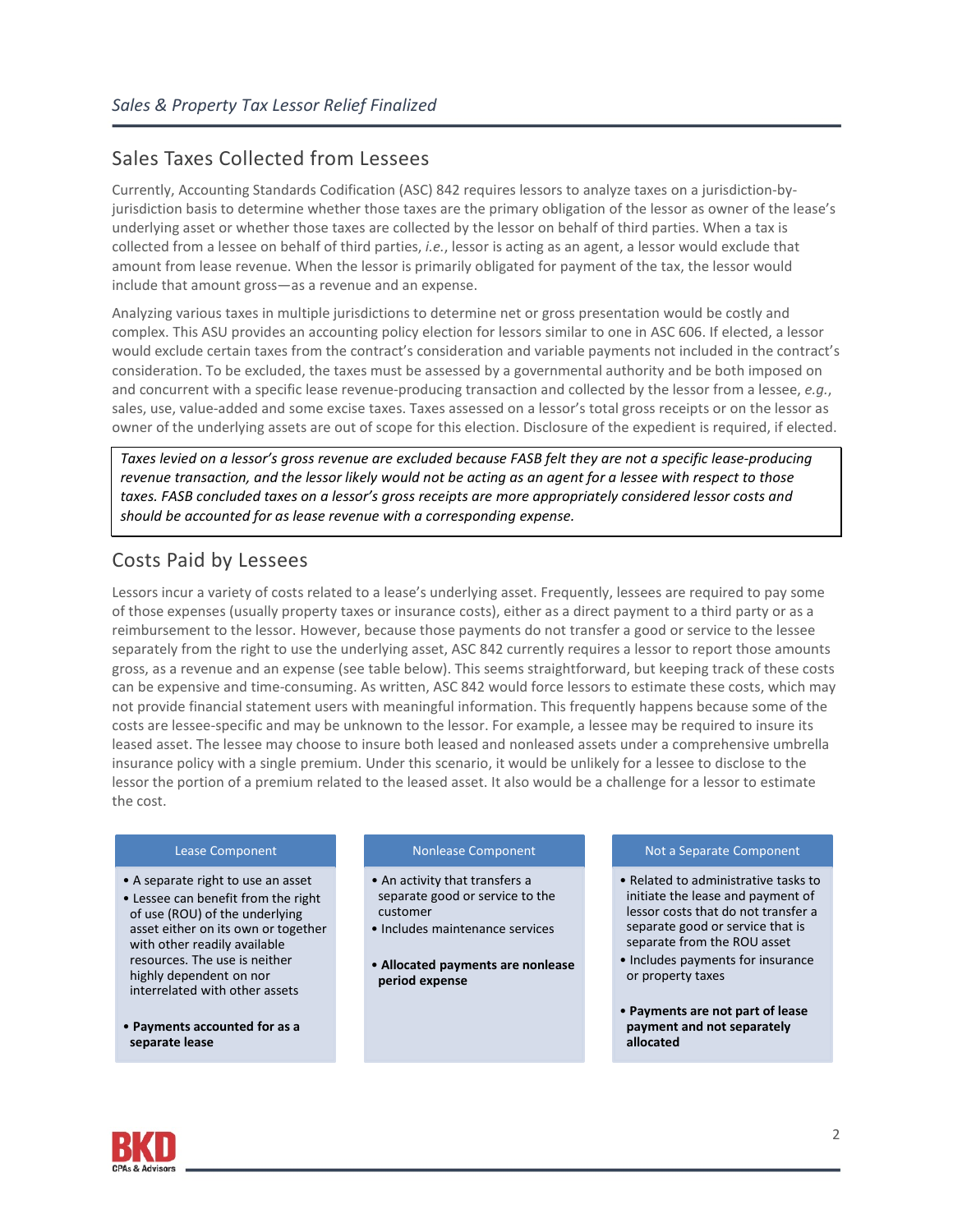To provide relief, these amendments **require** a lessor to exclude from variable payments lessor costs paid by a lessee directly to a third party. However, if these excluded costs are reimbursed by a lessee, the lessor must include the amounts as variable payments, and the lessor will record those reimbursed costs as revenue.

| <b>Lease Payments</b> |                  |          |             |                  |               |
|-----------------------|------------------|----------|-------------|------------------|---------------|
| Fixed lease           | Certain variable | Purchase | Termination | Lessee-paid SPE  | <b>RVG</b>    |
| payments              | payments         | options  | penalties   | structuring fees | (lessee only) |

The standard provides the following example to illustrate the relief provided:

## *Example – Payments for Taxes and Insurance Are Variable*

*Lessor and Lessee enter into a five-year building lease. The contract designates that Lessee is required to pay for the costs relating to the asset, including the real estate taxes and the insurance on the building. The real estate*  taxes would be owed by Lessor regardless of whether it leased the building and who the lessee is. Lessor is the *named insured on the building insurance policy, i.e., the insurance protects Lessor's investment in the building, and Lessor will receive the proceeds from any claim. The annual lease payments are fixed at \$10,000 per year,*  while the annual real estate taxes and insurance premium will vary and be billed by Lessor to Lessee each year.

*The real estate taxes and the building insurance are not components of the contract. The contract includes a single lease component—the right to use the building. Lessee's payments of those amounts solely represent a reimbursement of Lessor's costs and do not represent payments for goods or services in addition to the right to use the building. However, because the real estate taxes and insurance premiums during the lease term are variable, those payments are variable lease payments that do not depend on an index or rate and are excluded from the measurement of the lease liability and recognized by Lessee.* 

*The Lessor also recognizes those payments as variable lease payments because the real estate taxes and insurance premiums are paid by Lessor to the taxing jurisdiction and insurance company and reimbursed by Lessee to Lessor. However, if Lessee paid the costs directly to the third parties, those lessor costs would not be recognized by Lessor as variable payments.* 

*All lessee reimbursed costs—including property taxes—will be reported as revenue with a related expense.*

## Variable Payments for Contracts with Lease & Nonlease Components

The third issue addressed is more of a technical correction rather than additional relief. The current guidance in ASC 842 requires lessors to recognize certain variable payment amounts in profit or loss in the period when the changes in facts and circumstances on which the variable payment is based occur, regardless of whether the payment partially relates to nonlease components. As written, this could result in a lessor recognizing revenue for a nonlease component in a different period than when control of the nonlease component is transferred under ASC 606. This ASU clarifies that after any uncertainty is resolved, the variable payments are first allocated between lease and nonlease components under ASC 842, and then other relevant guidance is applied for recognizing amounts allocated to the nonlease component.

## Effective Date & Transition

Because this ASU's release date is so close to the new lease guidance's effective date, FASB provides special transition terms: